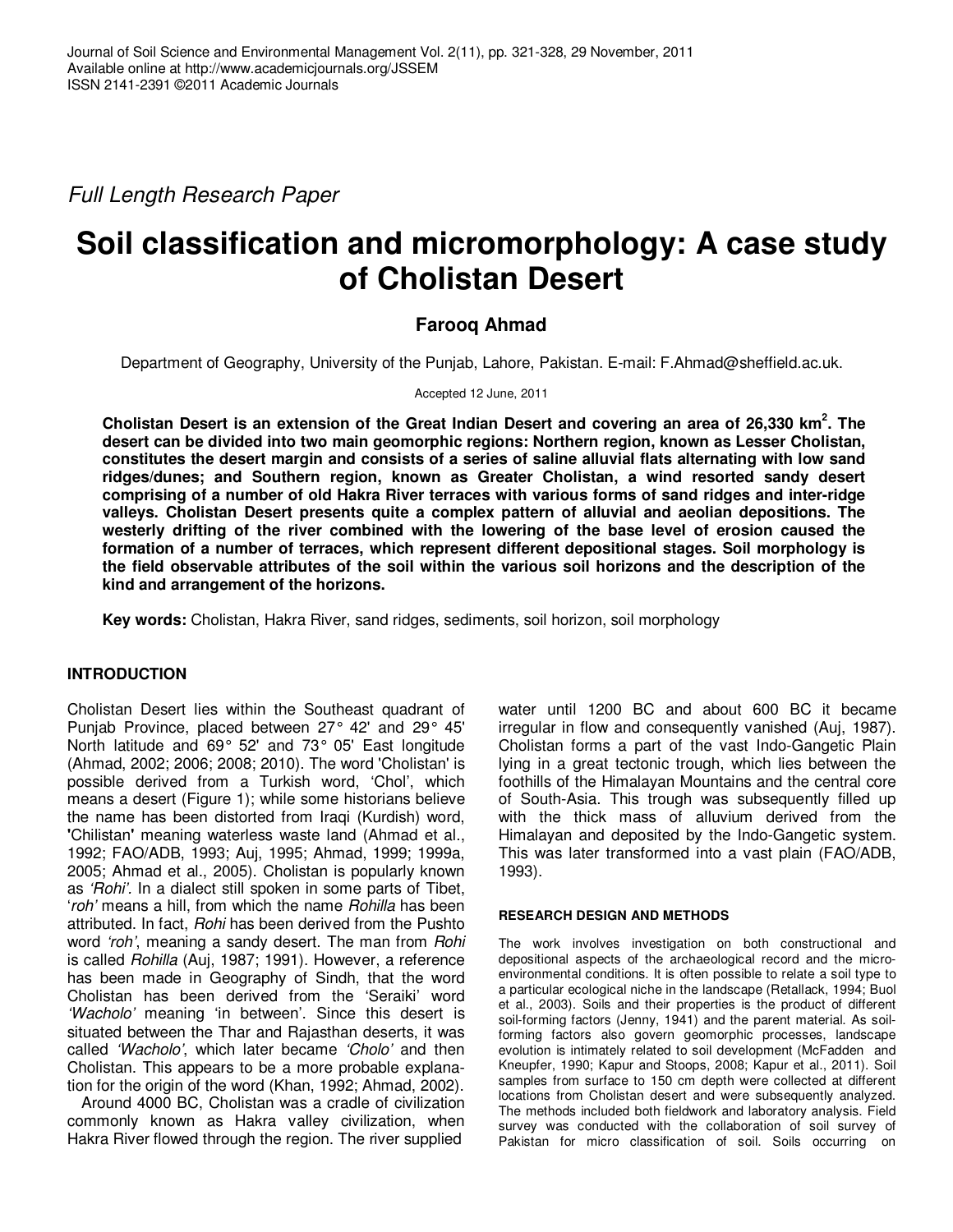

**Figure 1.** Location map of Cholistan Desert (Pakistan).

different topographic positions within each unit were studied and described according to the Soil Survey Manual (USDA, 1951) and the Guidelines for Soil Profile Descriptions (FAO, 1965).

## **GEOMORPHOLOGY**

Geomorphologically the area presents quite a complex pattern of alluvial and aeolian depositions (Figures 2 and 3), which was followed by: (a) wind resorting and further deposition of the sediments into various forms and sand ridges; (b) resorting and further deposition in spill channels; (c) deposition of clayey sediments in flats; and (d) present day wind resorting and dune formation (Ahmad, 2002; 2008). The alluvium consists of mixed calcareous material, which was derived from the igneous and metamorphic rocks of the Himalayas and was deposited by the Sutlej and abandoned Hakra Rivers most probably during different stages in the sub-recent periods (FAO/ADB, 1993; Ahmad, 2008). The aeolian sands have been derived mainly from the Rann of Kutch and the sea coast and partly from the lower Indus Basin. Weathered debris of the Aravalli has also contributed. The material was carried from these sources by the strong South-western coastal winds (FAO/ADB, 1993; Ahmad, 2002; 2008). The westerly drifting of the river combined with the lowering of the base level of erosion caused the formation of a number of terraces, which

represent different depositional stages.

Based on differences in topographic form, parent material and soils, Cholistan Desert can be divided into two main geomorphic regions: Northern region, known as Lesser Cholistan (12,370  $km^2$ ), constituting the desert margin and consisting of a series of saline alluvial flats alternating with low sand ridges/dunes; and Southern region, known as Greater Cholistan (13,960 km<sup>2</sup>), a wind resorted sandy desert comprising of a number of old Hakra River terraces with various forms of sand ridges and inter-ridge valleys (FAO/ADB, 1993; Tahir et al., 1995; Ahmad, 2008).

The area consists of four main soil types, like dune land with topography ranging between undulating and steep slopes. The sand dunes lie parallel to each other and are connected by small streamers. They are very excessively drained, coarse textured, and their structure less derived from aeolian material deposited by strong winds. Sandy soils are nearly level to gently sloping, deep to very deep, excessively drained, calcareous, coarse textured. Loamy soils are level to nearly level with hummocks of fine sand on the surface, moderately deep, somewhat excessively drained to well drained, calcareous, moderately coarse textured to medium textured. Clayey soils are mostly level, moderately deep, poorly drained, calcareous, saline-sodic, fine moderate textured to fine textured (Baig et al., 1975).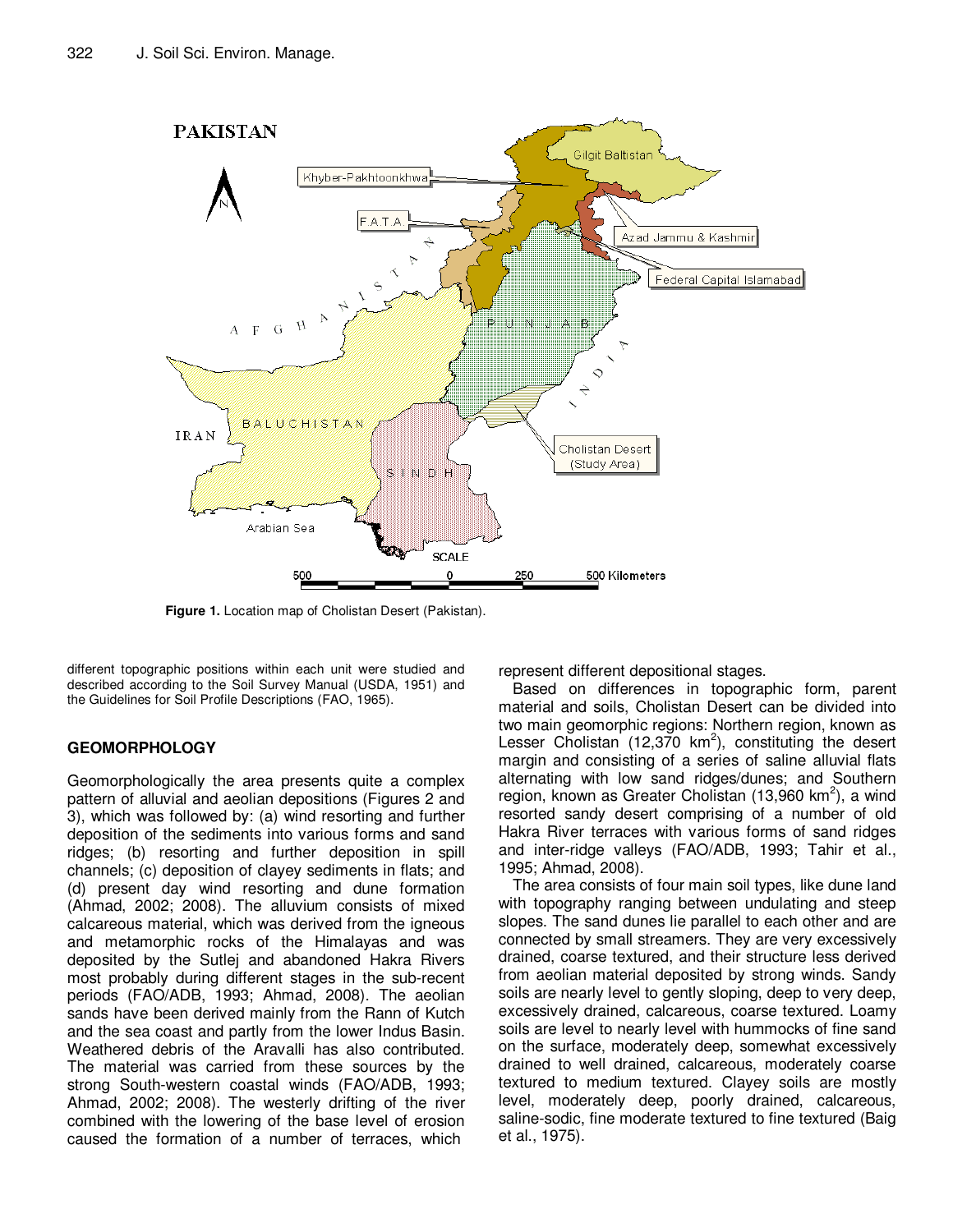

**Figure 2.** Cholistan: Soils and landforms. Source: After soil survey of Pakistan 1975, modified by the author.



**Figure 3.** Cholistan: Land capability. Source: After soil survey of Pakistan 1975, modified by the author.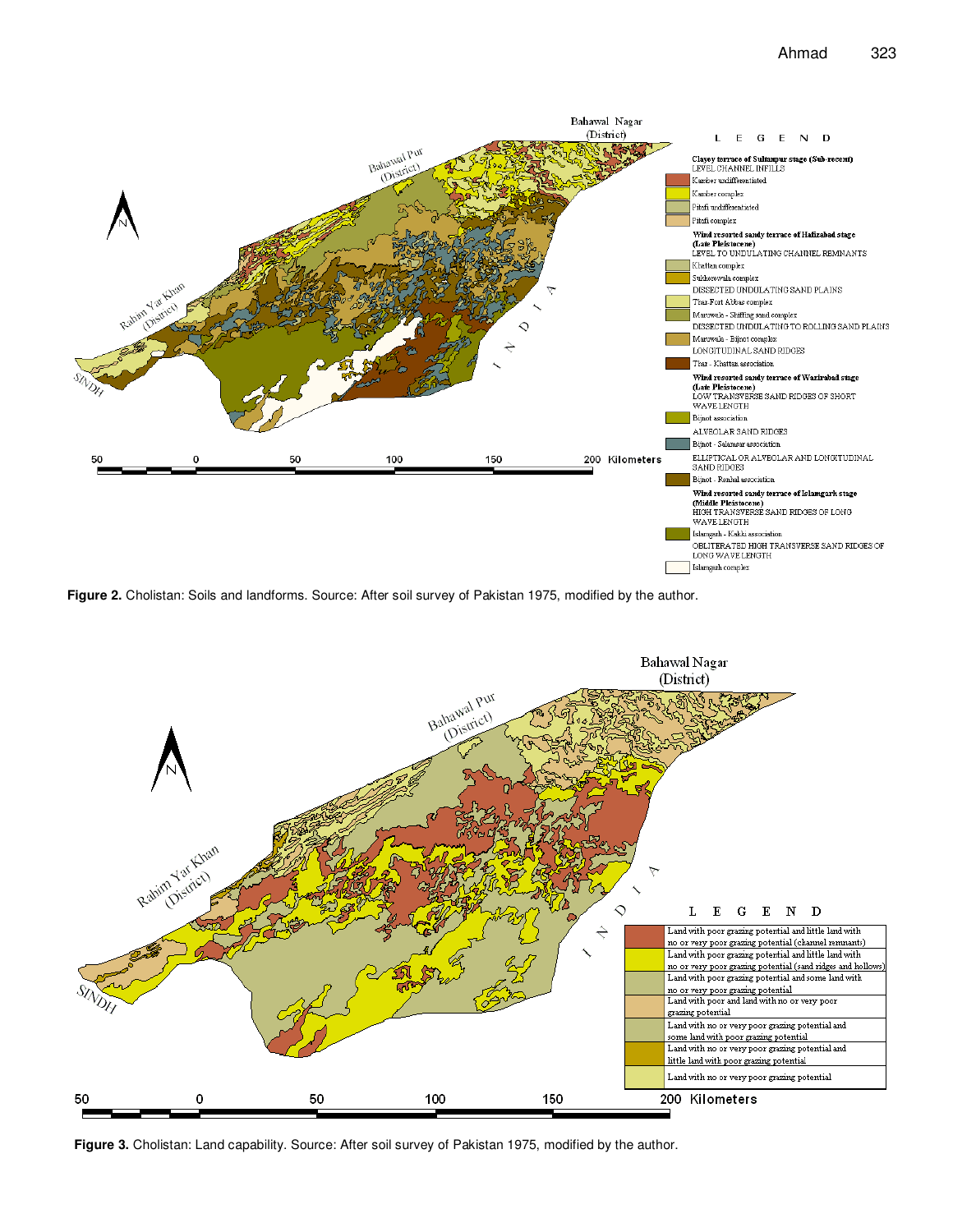## **Desert margin (Lesser Cholistan)**

This region lies 2 to 4 m below the wind resorted sandy desert (Greater Cholistan). It consists of a complex of two distinct terraces separated by a bluff ranging in height from about half a meter to three meters (FAO/ADB, 1993). The terraces are:

(a) Sub-recent clayey terrace (10,000-1,000 years ago). (b) Dissected wind resorted sandy terrace of Hafizabad stage (17,000-10,000 years ago).

The sub-recent terrace is lower and comprises the saline alluvial flats causing the sub-recent channels of the drying Hakra River (Tahir et al., 1995). The sediments of this terrace are predominantly clayey and the soils are invariably saline or saline-sodic (Baig et al., 1980). The vegetation cover, which consists of xeromorphic halophytic plant species, is a true indicator of the saline soils of the region. The wind resorted sandy terrace is higher and older than the former and is represented by patches of undulating to rolling sand ridges/dunes occurring as remnants of Pleistocene terraces. The sediments of this terrace are sandy and bear a vegetative cover consisting true desert shrubs similar to those of the Greater Cholistan (FAO/ADB, 1993).

### **Wind resorted sandy desert (Greater Cholistan)**

The three terraces have been distinguished in the wind resorted sandy desert formed during different stages of Pleistocene period. Each terrace is separated from the other by a bluff ranging in height from about one to six meters (FAO/ADB, 1993). The terraces are:

(a) Wind resorted sandy terrace of Hafizabad stage (Late Pleistocene, 17,000-10,000 years ago).

(b) Wind resorted sandy terrace of Wazirabad stage (Late Pleistocene, 50,000-20,000 years ago).

(c) Wind resorted sandy terrace of Islamgarh stage (Middle Pleistocene, 250,000-50,000 years ago).

Each terrace is associated with one or more type(s) of sand ridges and depressions. The form and orientation of these ridges and depressions control the soil moisture and eventually the vegetation and provide the basis for their development as rangelands (Baig et al., 1980). Four types of sand ridges and depressions have been recognized on these terraces. They are: (i) Longitudinal sand ridges, (ii) Alveolar sandy ridges, (iii) Low transverse sand ridges, and (iv) High transverse sand ridges (FAO/ADB, 1993).

The longitudinal sand ridges are found within the first and the lowest terrace of Hafizabad stage, the alveolar sand ridges and low transverse sand ridges are confined to the second intermediate terrace of Wazirabad stage whereas the high transverse sand ridges are connected with the third, the highest and the oldest terrace of Islamgarh stage (Baig et al., 1980).

In addition to the above mentioned physiographic units, courses of old abandoned river occur in patches as covered channel remnants throughout the wind resorted sandy desert. These channel remnants are 3 to 10 m below the general level of surrounding landscape and are 1.5 to 5 km wide (Baig et al., 1975; FAO/ADB, 1993). The soil of the wind resorted sandy desert are predominantly sandy ranging in texture from sand to sandy loam (Shirazi et al., 2004), although small proportion of loam soils are also found. In addition, some clayey soils occur as small scattered patches. The ridges are invariably made up of sands. The windward faces of the ridges contain stabilized sands, whereas the leeward faces and the crest carry shifting sands and semi-stabilized sands respectively. The inter ridge depressions contain soils ranging in texture from loamy sand through sandy loam parts of the depressions are occupied by loam and the intermediate parts by sandy loam. The soils are brown in colour, deeply homogenized with gradual gradation of colour and texture, which become lighter with depth. The soils are moderately to strongly calcareous containing very few fine to common, fine to medium scattered lime nodules in the profile but without a definite zone of lime accumulation (Mohammad and Mirza, 1985; Mohammad, 1989). The soils are non-saline and non-sodic with pH values ranging 8.2 to 8.4 (Baig et al., 1975).

#### **MICROMORPHOLOGICAL CHARACTERISTICS AND SOIL PROFILE**

The soil profile of Table 1, located in the Northwest of Ramewala toba in the vicinity of Dingarh Fort, shows profile texture to be clay loam to silty clay up to 34 cm depth, while the remaining depth of the profile up to 150 cm consists of loamy very fine and sand textures (PADMU, 1986; Malik, 1995). The soil horizon (cb) from depth 34 to 67 cm is buried and soils horizon (cg) from depth 90 to 110 cm is clayed (PADMU, 1986; Malik, 1995; Ahmad, 2002). The structure of the profile is between massive and sub-angular blocky characteristics. The pores in the top horizon (A) of the profile from soil surface to 6 cm depth are common fine vesicular types. These pores are not continuous; therefore, infiltration of water will not go deep. The pores in other horizons of the profile are absent. The pH of the profile is between 8.8 and 9 (PADMU, 1986; Malik, 1995). Due to high sodicity in the profile, the soil horizons are devoid of porosity. Mottles and roots are also absent in the profile. The soil profile up to 110 cm consists of  $CaCO<sub>3</sub>$  in the form of common very fine to fine lime nodules and a few lime kankers that also cause hardness (PADMU, 1986; Malik, 1995; Ahmad, 2002). The profile from soil surface to 34 cm depth is hard to very hard. The horizon from 90 to 110 cm is clayed indicating once it was under water; as a result there is no pore space. The characteristics of the profile indicate that the soils are non-porous and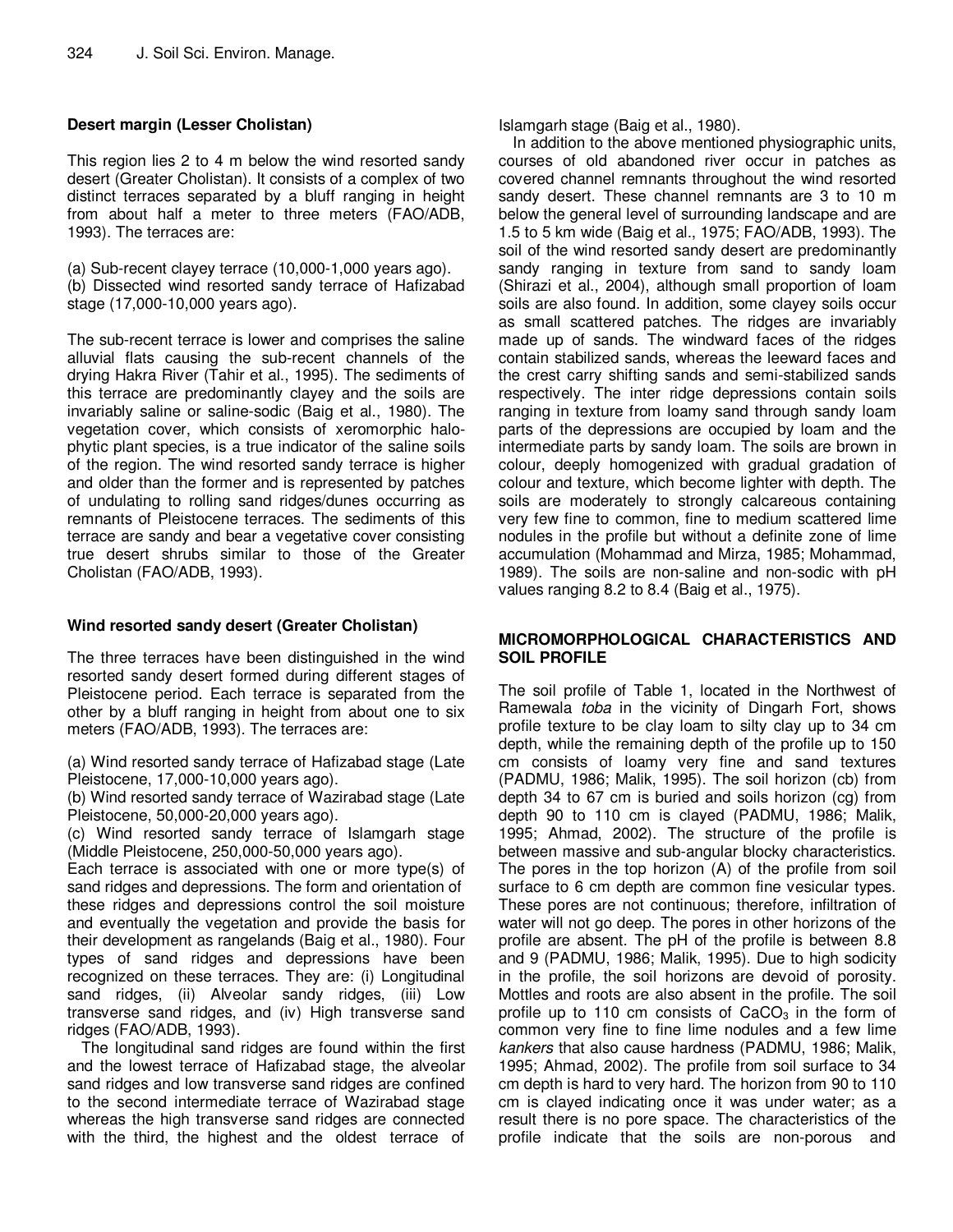| Soil horizon      | A                           | B                      | Cb                                    | C <sub>1</sub>                   | Cg                               | C <sub>2</sub>          |
|-------------------|-----------------------------|------------------------|---------------------------------------|----------------------------------|----------------------------------|-------------------------|
| Soil depth (cm)   | $0 - 6$                     | $6 - 34$               | $34 - 67$                             | $67 - 90$                        | $90 - 110$                       | $110 - 150$             |
| Texture           | Clay Ioam                   | Silty clay             | Loamy very fine<br>sand               | Loamy fine<br>sand               | Loamy fine<br>sand               | Loamy very<br>fine sand |
| Structure         | Massive                     | Sub angular<br>blocky  | Massive                               | Massive                          | Massive                          | Massive                 |
| Pores             | Common fine<br>vesicular    | <b>No</b>              | <b>No</b>                             | <b>No</b>                        | No.                              | <b>No</b>               |
| pH                | 8.8                         | 9.0                    | 9.0                                   | 8.8                              | 8.8                              | 8.8                     |
| <b>Mottles</b>    | No                          | No.                    | <b>No</b>                             | <b>No</b>                        | <b>No</b>                        | No                      |
| Roots             | No.                         | No.                    | No.                                   | <b>No</b>                        | No.                              | No                      |
| CaCO <sub>3</sub> | Common very<br>fine nodules | Common fine<br>nodules | Common fine<br>and a few lime cankers | Common very fine<br>lime nodules | Common very<br>fine lime nodules | Nil                     |
| <b>Hardness</b>   | Hard                        | Very hard              | Soft                                  | Friable                          | Friable                          | Very friable            |
|                   |                             |                        |                                       |                                  |                                  |                         |

**Table 1**. Profile characteristics as a catchment for rainwater harvesting located about 125 meters north-west of Ramewala toba in Dingarh vicinity.

Source: PADMU - Pakistan Desertification Monitoring Unit 1986, modified by the author.

**Table 2.** Profile characteristics as a catchment for rainwater harvesting located about 2.37 km from Dingarh Fort on Barianwala toba track.

| Soil horizon      | A                           | B                           | $\mathbf{C}$                           | C                                |
|-------------------|-----------------------------|-----------------------------|----------------------------------------|----------------------------------|
| Soil depth (cm)   | $0 - 8$                     | $8 - 35$                    | $35 - 90$                              | $90 - 150$                       |
| Texture           | Clay Ioam                   | Silty clay                  | Loamy very fine sand                   | Loamy fine to fine<br>sand       |
| Structure         | Massive                     | Sub angular blocky          | Massive                                | Massive                          |
| Type of pores     | Vesicular                   | No                          | No                                     | No                               |
| No. of pores      | Common fine                 | Nil                         | Nil                                    | Nil                              |
| pH                | 8.8                         | 9.0                         | 9.0                                    | 9.2                              |
| <b>Mottles</b>    | No.                         | Yes                         | Yes                                    | Yes                              |
| No. of mottles    | Nil                         | Common fine to<br>Very fine | Many fine                              | Many fine                        |
| Roots             | No                          | No                          | No                                     | No                               |
| CaCO <sub>3</sub> | Common fine lime<br>nodules | Common fine lime<br>nodules | Common fine to a few<br>medium kankers | Common very fine<br>lime kankers |
| <b>Hardness</b>   | Hard                        | Very hard                   | Friable                                | Friable                          |

Source: PADMU - Pakistan Desertification Monitoring Unit 1986, modified by the author.

non- drained to very poorly drain and indicate that this area is very suitable for rain runoff collection.

The profile of Table 2 is located at 2.37 km away from Dingarh Fort on Barianwala toba track towards west. The characteristics of this profile mostly resemble to profile under Table 1 except some features. The depth of buried horizon is more and profile does not contain clayed horizon. The profile is consisting of common very fine to fine mottles indicating that these soils once had been under water (PADMU, 1986; Malik, 1995; Ahmad, 2002).

This profile also indicates that the area which is non to very poorly drained is therefore very appropriate for runoff harvesting and collection.

The profile of Table 3, located at 0.5 km North-west of Dingarh Fort, shows that the texture of the profile is between clay loam to silty clay up to 125 cm depth and the remaining profile which is up to 150 cm is buried, thereby having coarse textured fine sand (PADMU, 1986; Malik, 1995; Ahmad, 2002). The major part of the profile consists of B-horizon indicating developed soils. The.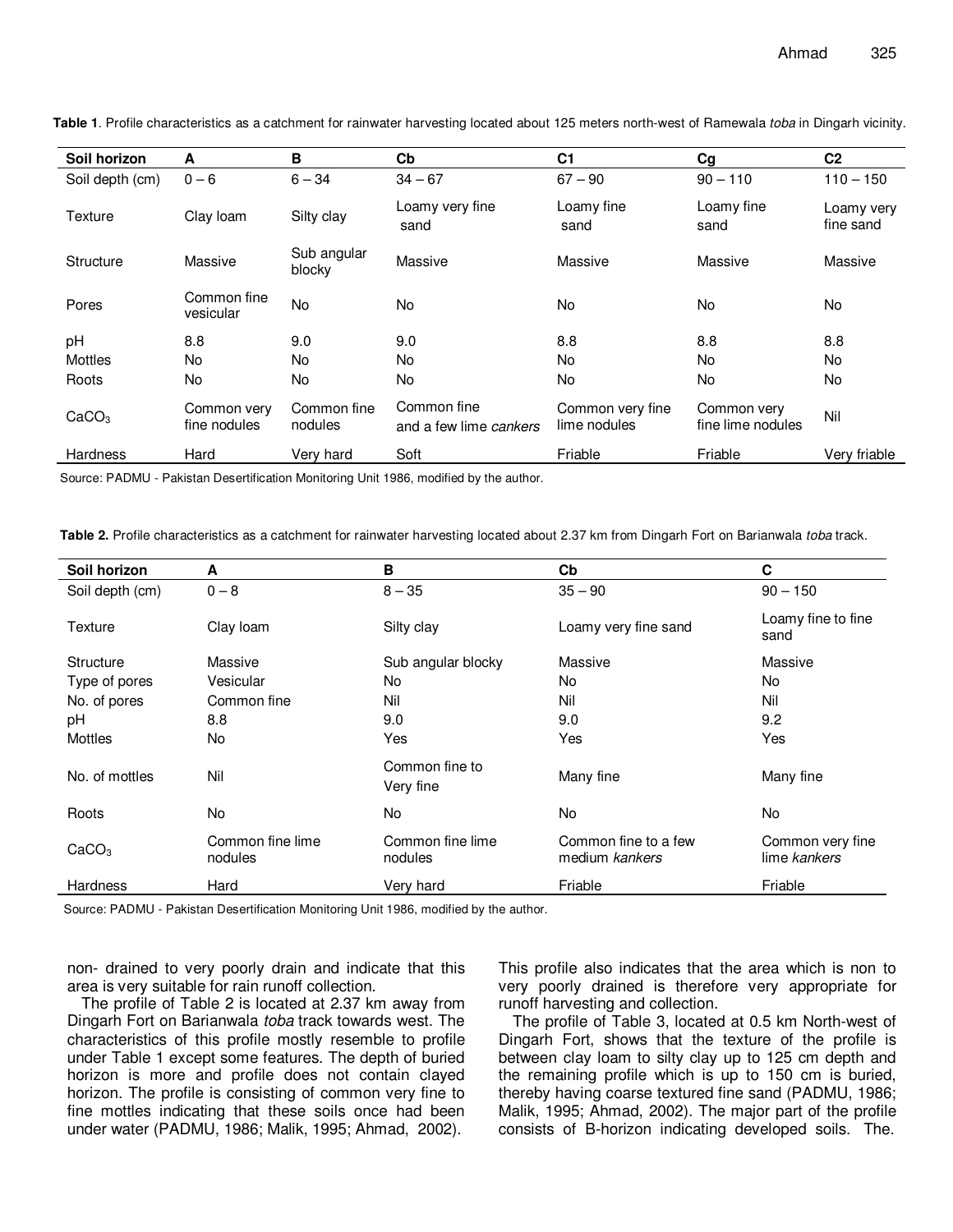| Soil horizon      | A           | <b>B21</b>         | <b>B22</b>         | <b>B23</b>         | Cb                 |
|-------------------|-------------|--------------------|--------------------|--------------------|--------------------|
| Soil depth (cm)   | $0 - 9$     | $9 - 75$           | $75 - 108$         | $108 - 125$        | $125 - 150$        |
| Texture           | Clay Ioam   | Silty clay         | Silty clay         | Silty clay         | Fine sand          |
| Structure         | Massive     | Sub angular blocky | Sub angular blocky | Sub angular blocky | Sub angular blocky |
| Type of pores     | Vesicular   | Tubular            | Tubular            | No.                | No                 |
| No. of pores      | Common fine | A few very fine    | A few very fine    | Nil                | Nil                |
| pH                | 9.0         | 9.0                | 9.0                | 9.0                | 9.2                |
| Mottles           | No.         | Yes                | Yes                | Yes                | Yes                |
| No. of mottles    | Nil         | Common fine        | Common fine        | Many fine          | Common medium      |
| Roots             | No.         | Yes                | No                 | No.                | No.                |
| No. of roots      | Nil         | A few fine         | Nil                | Nil                | Nil                |
| CaCO <sub>3</sub> | Nil         | Nil                | Nil                | Nil                | Nil                |
| Hardness          | Hard        | Verv hard          | Very hard          | Verv hard          | Friable            |

Source: PADMU - Pakistan desertification monitoring Unit 1986, modified by the author.

**Table 4.** Profile characteristics as a catchment for rainwater harvesting located about 200 m south-west from Bachewala toba.

| Soil horizon      | A                  | <b>B1</b>               | <b>B2</b>               | Cb                                      |
|-------------------|--------------------|-------------------------|-------------------------|-----------------------------------------|
| Soil depth (cm)   | $0 - 8$            | $8 - 50$                | $50 - 70$               | $70 - 150$                              |
| Texture           | Silty clay         | Silty clay              | Silty clay              | Loamy sand                              |
| <b>Structure</b>  | Massive            | Sub angular blocky      | Sub angular blocky      | Sub angular blocky                      |
| Type of pores     | Few fine vesicular | A few very fine tubular | A few very fine tubular | No.                                     |
| рH                | 9.0                | 9.2                     | 9.0                     | 9.2                                     |
| Mottles           | No.                | Yes                     | Yes                     | Yes                                     |
| No. of mottles    | Nil                | Common fine             | Common fine             | Common fine                             |
| Roots             | No.                | No                      | No                      | No.                                     |
| No of roots       | Nil                | Nil                     | Nil                     | Nil                                     |
| CaCO <sub>3</sub> | Nil                | Nil                     | Nil                     | Common fine to common<br>medium Kankers |
| <b>Hardness</b>   | Hard               | Very hard               | Very hard               | Friable                                 |

Source: PADMU - Pakistan desertification monitoring Unit 1986, modified by the author.

structure of the profile is massive to sub-angular blocky The profile up to 9 cm depth is consisting of common fine vesicular pores, while up to depth 108 cm are a few fine to very fine tubular pores. The pH of the profile is between 9.0 and 9.2 indicating very high sodicity (PADMU, 1986; Malik, 1995). The profile is consisting of common fine to many fine to medium mottles indicating that once this area was under water and it caused reduction of iron and manganese. Mottles also indicate that these soils are non-porous. The profile is devoid of roots except a few fine roots in the horizon B21 from depth 9 to 75 cm. The profile is hard to very hard up to depth 125 cm. The features of the profile indicate that the area is very poorly drained and suitable for rainwater harvesting and collection.

The profile of Table 4, located at 200 m South-west of Bachewala toba, is mostly similar to profile located about 500 m North-west of Dingarh Fort except for some minor

features (PADMU, 1986; Malik, 1995). This profile indicates that the area is very poorly drained and very suitable for rainwater harvesting and collection. The profile of Table 5, located at about 4.15 km away from Dingarh Fort on Gappenwala toba track and about 500 m towards East, is almost similar to the profiles located at about 200 m South-west from Bachewala toba and the profile located at about 500 m North-west of Dingarh Fort, except minor difference. Therefore, this area is also a good catchment for rainwater harvesting and collection. The characteristics of mentioned profiles in Table 5 show that fine textured soil lies in Cholistan having level to nearly levelled topography is dense, impervious, non porous to very poorly porous, non/very poorly drained, saline-sodic, capable of generating maximum runoff after absorbing minimum water (PADMU, 1986; Malik, 1995). The features and characteristics of the soil indicate that Cholistan is the best catchment area for rainwater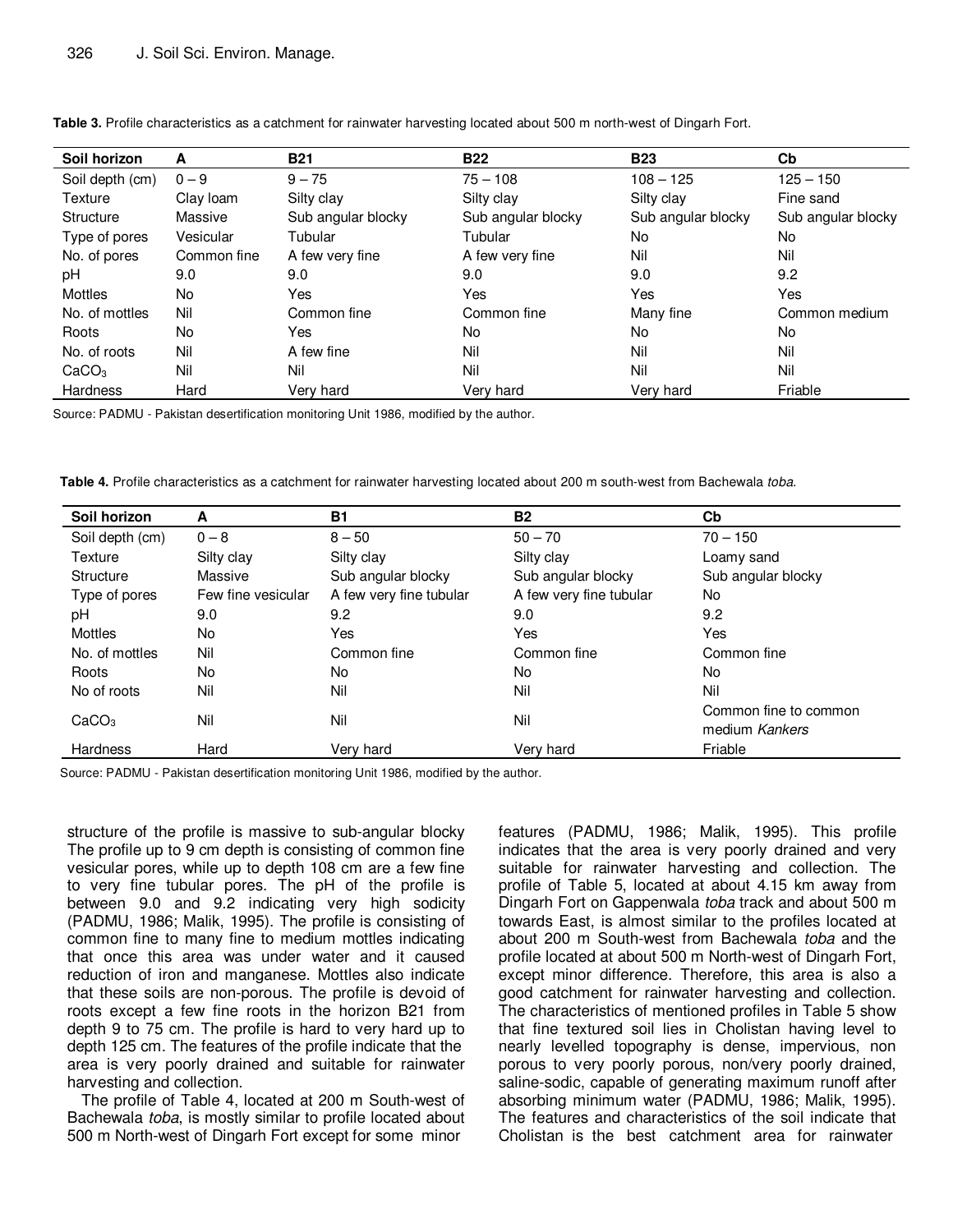| Soil horizon      | A1                          | <b>B1</b>           | <b>B2</b>           | <b>B3</b>          | Cb             |
|-------------------|-----------------------------|---------------------|---------------------|--------------------|----------------|
| Soil depth (cm)   | $0 - 12$                    | $12 - 45$           | $45 - 75$           | $75 - 125$         | $125 - 150$    |
| Texture           | Clay loam                   | Clay Ioam           | Silty clay          | Silty clay         | Very fine sand |
| Structure         | Massive                     | Sub angular blocky  | Sub angular blocky  | Sub angular blocky | Massive        |
| Type of pores     | Vesicular                   | Interstitial        | Interstitial        | No.                | No.            |
| No. of pores      | Common very fine            | A few fine          | A few very fine     | Nil                | Nil            |
| pH                | 9.0                         | 9.0                 | 9.2                 | 9.2                | 9.2            |
| Mottles           | No.                         | Yes                 | <b>Yes</b>          | Yes                | Yes            |
| No. of mottles    | Nil                         | A few fine          | Common fine         | Many fine          | A few medium   |
| Roots             | No.                         | Yes                 | Yes                 | N <sub>o</sub>     | No.            |
| No. of roots      | Nil                         | A few fine & medium | A few very fine     | Nil                | Nil            |
| CaCO <sub>3</sub> | Common very fine<br>nodules | Common fine nodules | Common fine nodules | Nil                | Nil            |
| <b>Hardness</b>   | Hard                        | Hard                | Very hard           | Very hard          | Very friable   |

**Table 5.** Profile characteristics as a catchment for rainwater harvesting located about 4.15 km from Dingarh Fort on Gappenwala toba track.

Source: PADMU - Pakistan desertification monitoring unit 1986, modified by the author.

#### **Table 6.** Land system.

| Mega                                                                      | <b>Macro</b>                              | Percentage |
|---------------------------------------------------------------------------|-------------------------------------------|------------|
| Lesser Cholistan (12,370 $km^2$ ): Wind resorted dissected terrace        | 1. Flats with sandy terrace remnants      | 31.7       |
| remnants                                                                  | 2. Sandy terrace remnants with some flats | 15.8       |
|                                                                           | 3. Low sand dunes and hollows             | 15.3       |
|                                                                           | 4. Longitudinal ridges and valleys        | 6.4        |
| Greater Cholistan (13,960 km <sup>2</sup> ): Wind resorted sandy terraces | 5. Low transverse ridges and valleys      | 0.7        |
|                                                                           | 6. Alveolar ridges and valleys            | 15.3       |
|                                                                           | 7. High transverse ridges and valleys     | 13.0       |
|                                                                           | 8. Partly covered channels                | 1.8        |

Source: Based on field survey, January 1998, January 1999 and June 2000.

harvesting and collection.

#### **Conclusions**

Mega land system (Lesser and Greater Cholistan) are split into macro land system (Table 6) which controls soils, moisture and eventually vegetation. Landforms map of Cholistan is compiled from the integration of information on geomorphology, soil, wind erosion, and vegetation. The units are biophysically homogeneous and versatile and such can be used confidently for land use planning of crops, range/livestock, irrigation and road alignment.

#### **ACKNOWLEDGEMENTS**

The author wish to thank Dr. Mohammad Arshad, Cholistan Institute of Desert Studies, Islamia University

Bahawalpur, Pakistan for providing technical assistance during the field study of Cholistan Desert and valuable comments on a draft-version of this paper.

#### **REFERENCES**

- Ahmad F (1999). Eco-regeneration and runoff collection in Cholistan, UNEP. Desertif. Control Bull., 35: 50-54.
- Ahmad F (1999a). Ecological restoration in Cholistan. J. Geograph., 2(1): 34-38.
- Ahmad F (2002). Socio-economic dimensions and ecological destruction in Cholistan, Ph.D. dissertation (unpublished), Department of Geography, University of Karachi, Pakistan.
- Ahmad F (2005). Historical and archaeological perspectives of soil degradation in Cholistan". J. Geogr., 10: 31-35.
- Ahmad F (2006). Soil classification and micromorphology: A case study of Cholistan desert, Abstract in 11<sup>th</sup> Congress of Soil Science, 28-31 March 2006, Islamabad, Pakistan, p.133.
- Ahmad F (2008). Runoff farming in reducing rural poverty in Cholistan desert, Revista Sociedade & Natureza, Instituto de Geografia, Universidade Federal de Uberlândia, Brazil, 20(1): 177-188.
- Ahmad F (2010). Leptochloa Fusca cultivation for utilization of salt-